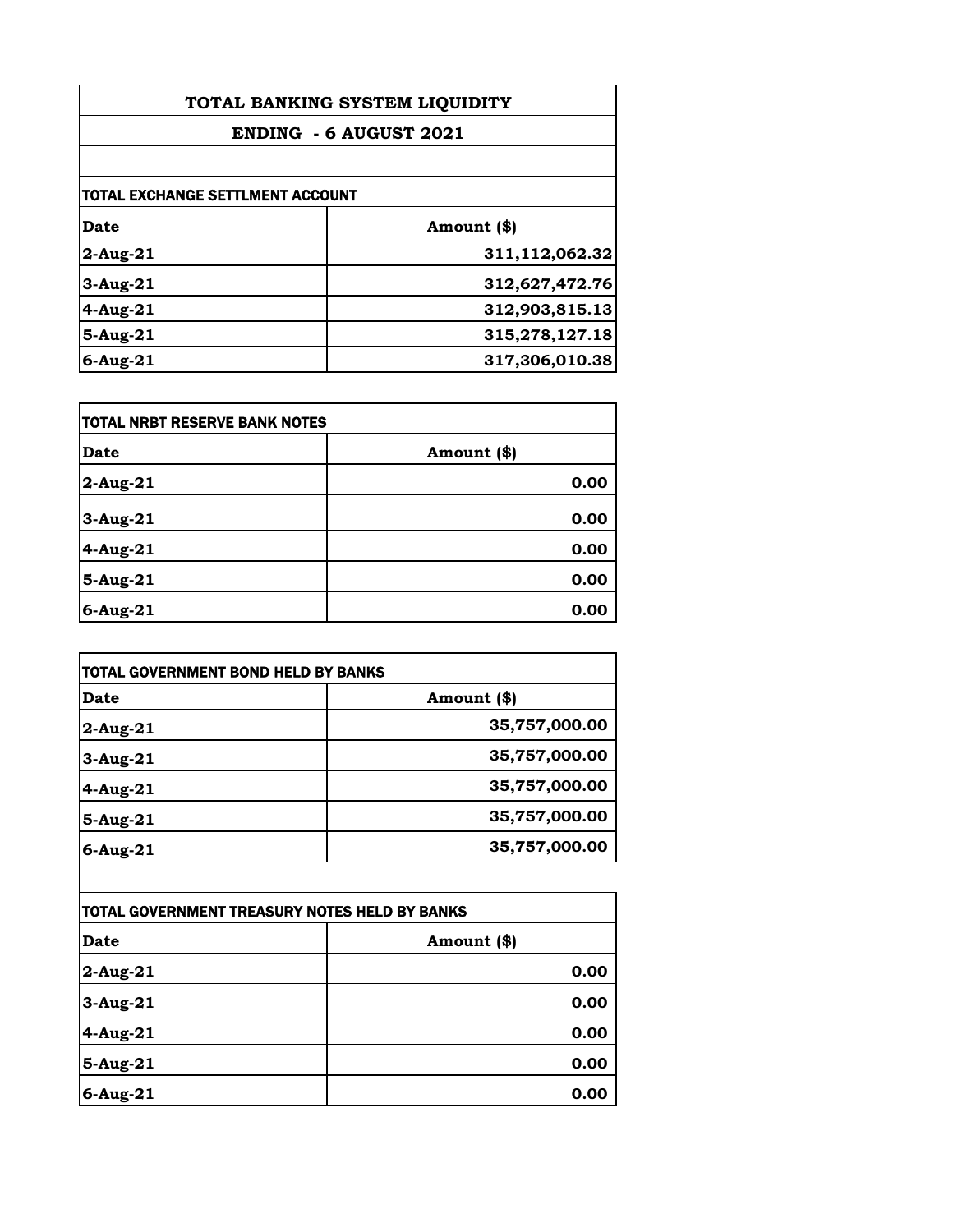| TOTAL BANKING SYSTEM LIQUIDITY<br><b>ENDING - 13 AUGUST 2021</b> |                   |
|------------------------------------------------------------------|-------------------|
|                                                                  |                   |
| TOTAL EXCHANGE SETTLMENT ACCOUNT                                 |                   |
| Date                                                             | Amount (\$)       |
| $9-Aug-21$                                                       | 316,892,637.48    |
| $10$ -Aug- $21$                                                  | 315,163,582.52    |
| 11-Aug-21                                                        | 315,841,419.00    |
| 12-Aug-21                                                        | 320, 366, 071. 27 |
| 13-Aug-21                                                        | 318,878,766.57    |

| <b>TOTAL NRBT RESERVE BANK NOTES</b> |             |
|--------------------------------------|-------------|
| <b>Date</b>                          | Amount (\$) |
| 9-Aug-21                             | 0.00        |
| 10-Aug-21                            | 0.00        |
| 11-Aug-21                            | 0.00        |
| 12-Aug-21                            | 0.00        |
| $13$ -Aug-21                         | 0.00        |

| <b>TOTAL GOVERNMENT BOND HELD BY BANKS</b> |  |
|--------------------------------------------|--|
| Amount (\$)                                |  |
| 35,757,000.00                              |  |
| 35,757,000.00                              |  |
| 35,757,000.00                              |  |
| 37,857,000.00                              |  |
| 37,857,000.00                              |  |
|                                            |  |

| TOTAL GOVERNMENT TREASURY NOTES HELD BY BANKS |             |
|-----------------------------------------------|-------------|
| <b>Date</b>                                   | Amount (\$) |
| $9-Aug-21$                                    | 0.00        |
| 10-Aug-21                                     | 0.00        |
| 11-Aug-21                                     | 0.00        |
| 12-Aug-21                                     | 0.00        |
| 13-Aug-21                                     | 0.00        |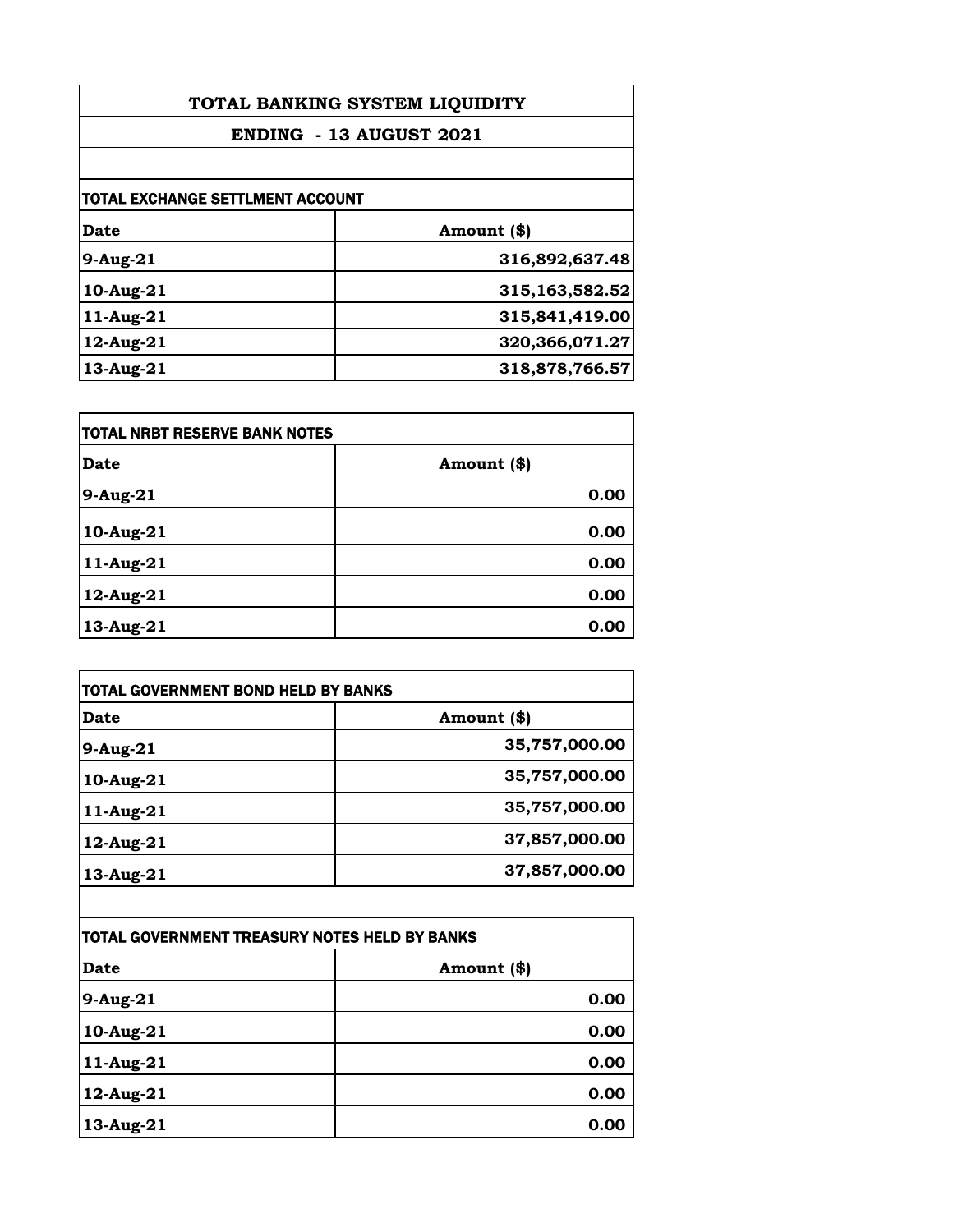| TOTAL BANKING SYSTEM LIQUIDITY   |                  |
|----------------------------------|------------------|
| <b>ENDING - 20 AUGUST 2021</b>   |                  |
|                                  |                  |
| TOTAL EXCHANGE SETTLMENT ACCOUNT |                  |
| <b>Date</b>                      | Amount (\$)      |
| 16-Aug-21                        | 318,764,380.85   |
| $17$ -Aug- $21$                  | 320,472,652.87   |
| 18-Aug-21                        | 316,697,018.86   |
| 19-Aug-21                        | 319,722,555.43   |
| 20-Aug-21                        | 320, 339, 774.58 |

| <b>TOTAL NRBT RESERVE BANK NOTES</b> |             |
|--------------------------------------|-------------|
| <b>Date</b>                          | Amount (\$) |
| 16-Aug-21                            | 0.00        |
| 17-Aug-21                            | 0.00        |
| 18-Aug-21                            | 0.00        |
| 19-Aug-21                            | 0.00        |
| 20-Aug-21                            | 0.00        |

| <b>TOTAL GOVERNMENT BOND HELD BY BANKS</b> |               |
|--------------------------------------------|---------------|
| Date                                       | Amount (\$)   |
| 16-Aug-21                                  | 37,857,000.00 |
| 17-Aug-21                                  | 37,857,000.00 |
| 18-Aug-21                                  | 37,857,000.00 |
| 19-Aug-21                                  | 37,857,000.00 |
| 20-Aug-21                                  | 37,857,000.00 |

| TOTAL GOVERNMENT TREASURY NOTES HELD BY BANKS |             |
|-----------------------------------------------|-------------|
| Date                                          | Amount (\$) |
| 16-Aug-21                                     | 0.00        |
| 17-Aug-21                                     | 0.00        |
| $18$ -Aug-21                                  | 0.00        |
| 19-Aug-21                                     | 0.00        |
| 20-Aug-21                                     | 0.00        |